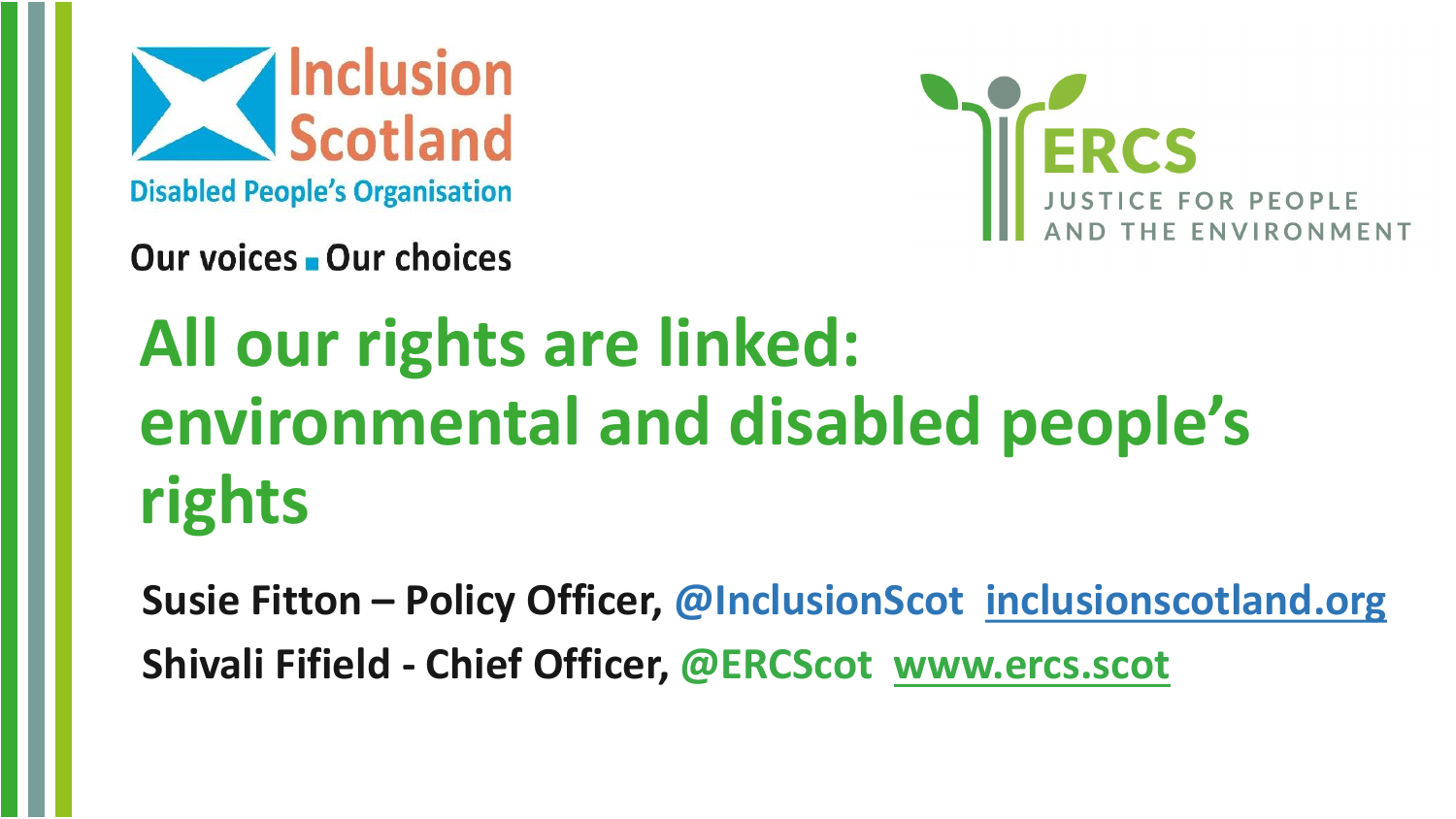

### ➢**Scotland's environmental problems & impacts**

### ➢**The human right to a healthy environment**

## ➢**The UNC on the rights of persons with disabilities**

### ➢ **3 Case Studies**

### ➢**ERCS free advice service**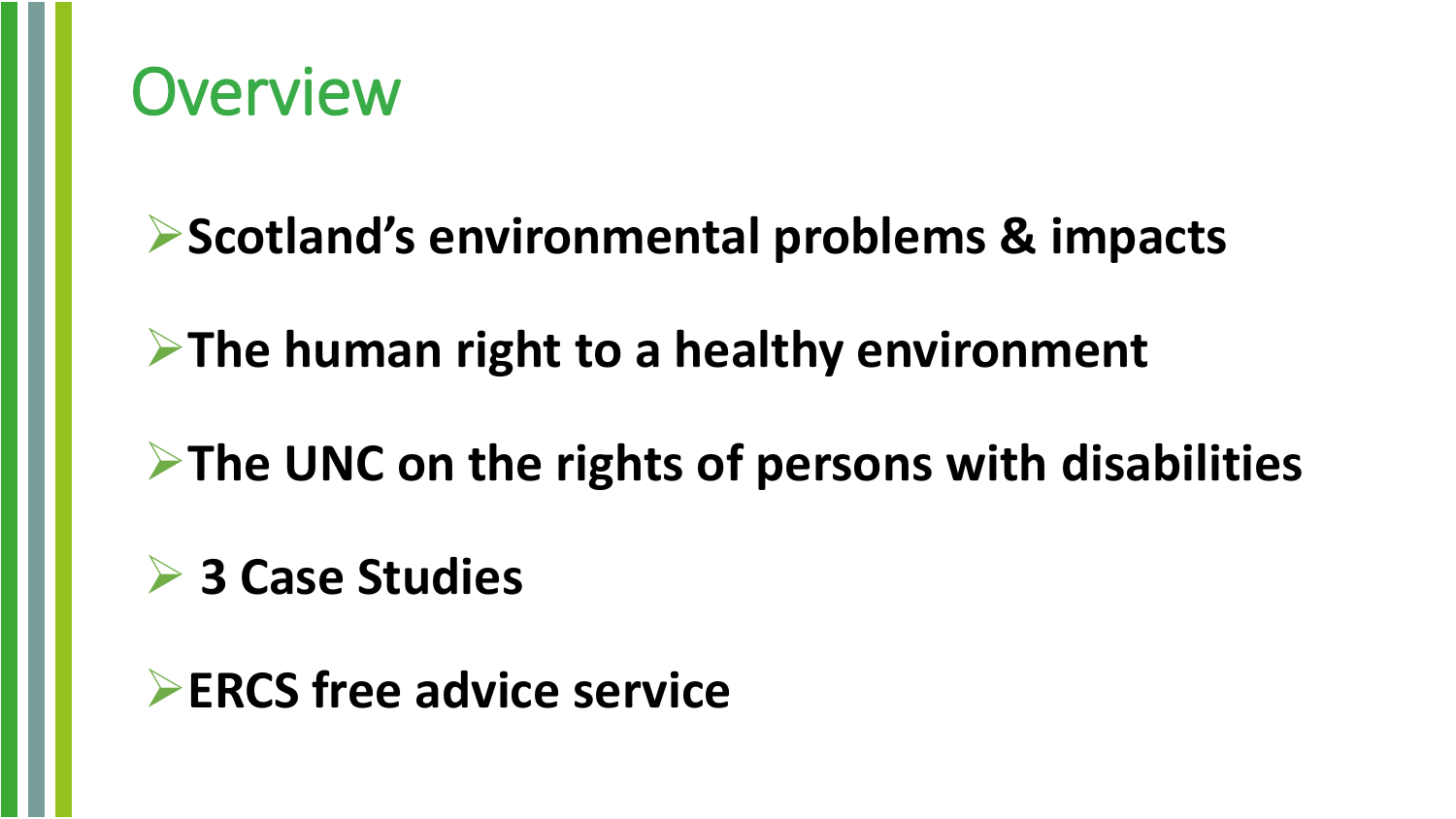Scotland's 'substantive' environmental problems…Place and people

**≻Air, water & noise pollution** 

➢**Proximity to derelict land**

➢**Environmental quality**

➢**Access to greenspace & nature**

➢**Health & wellbeing**

➢**Children, elderly, people with health problems** 

➢**Vulnerability to severe weather events**

**Distributional environmental injustice**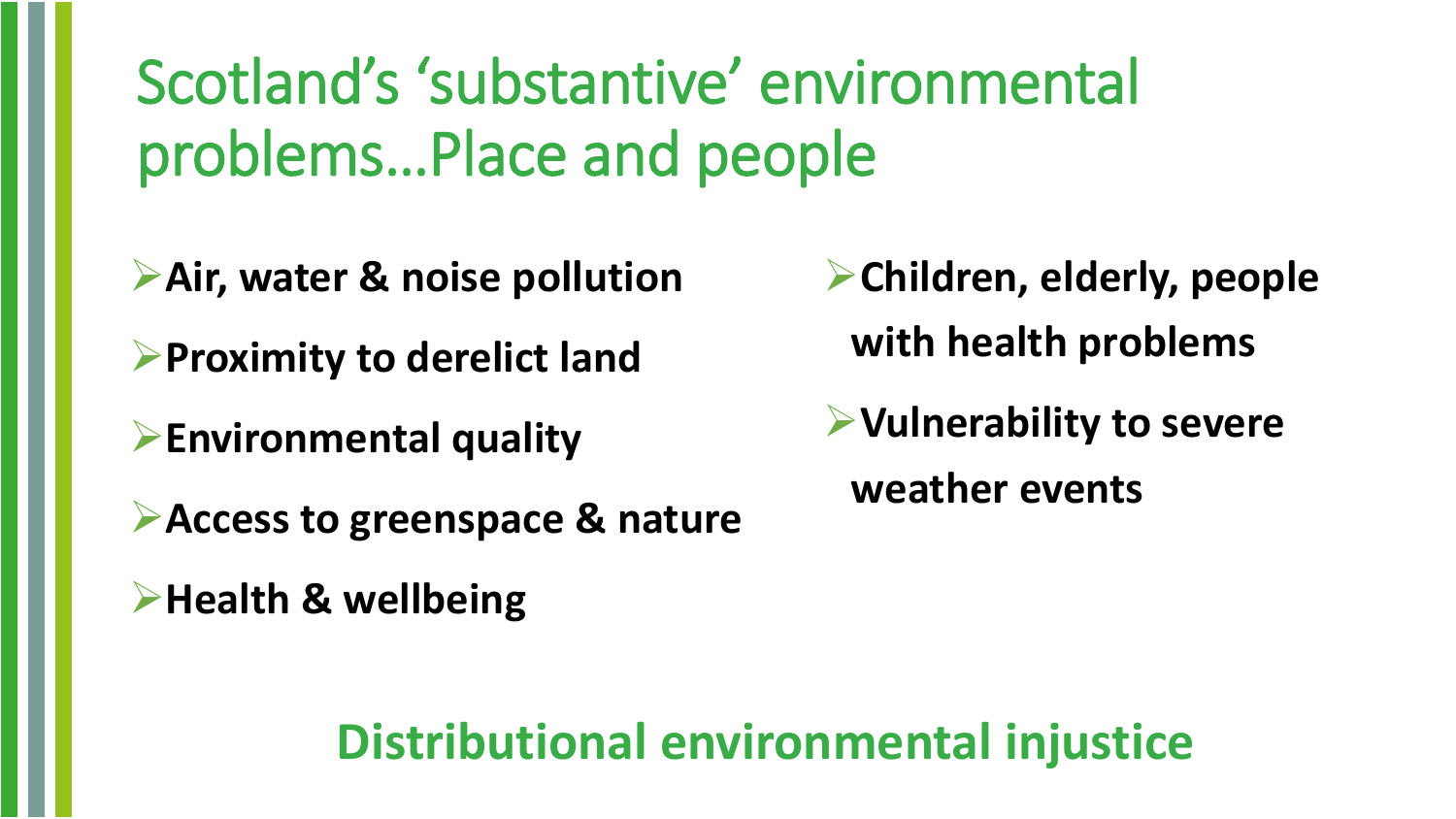## Access to 'procedures' for decision-making… Holding public bodies to account

- ‼**Marginalised groups + poverty**
- ‼**Participation in local decision-making**
- ‼**Awareness of rights**
- ‼**Access to justice – 'prohibitively expensive'**

‼**Poor enforcement of planning and nature conservation law**



- ‼**No credible threat of legal challenge**
- ‼**Environment & nature destruction**
- ‼**Climate emergency**

### **Procedural environmental injustice**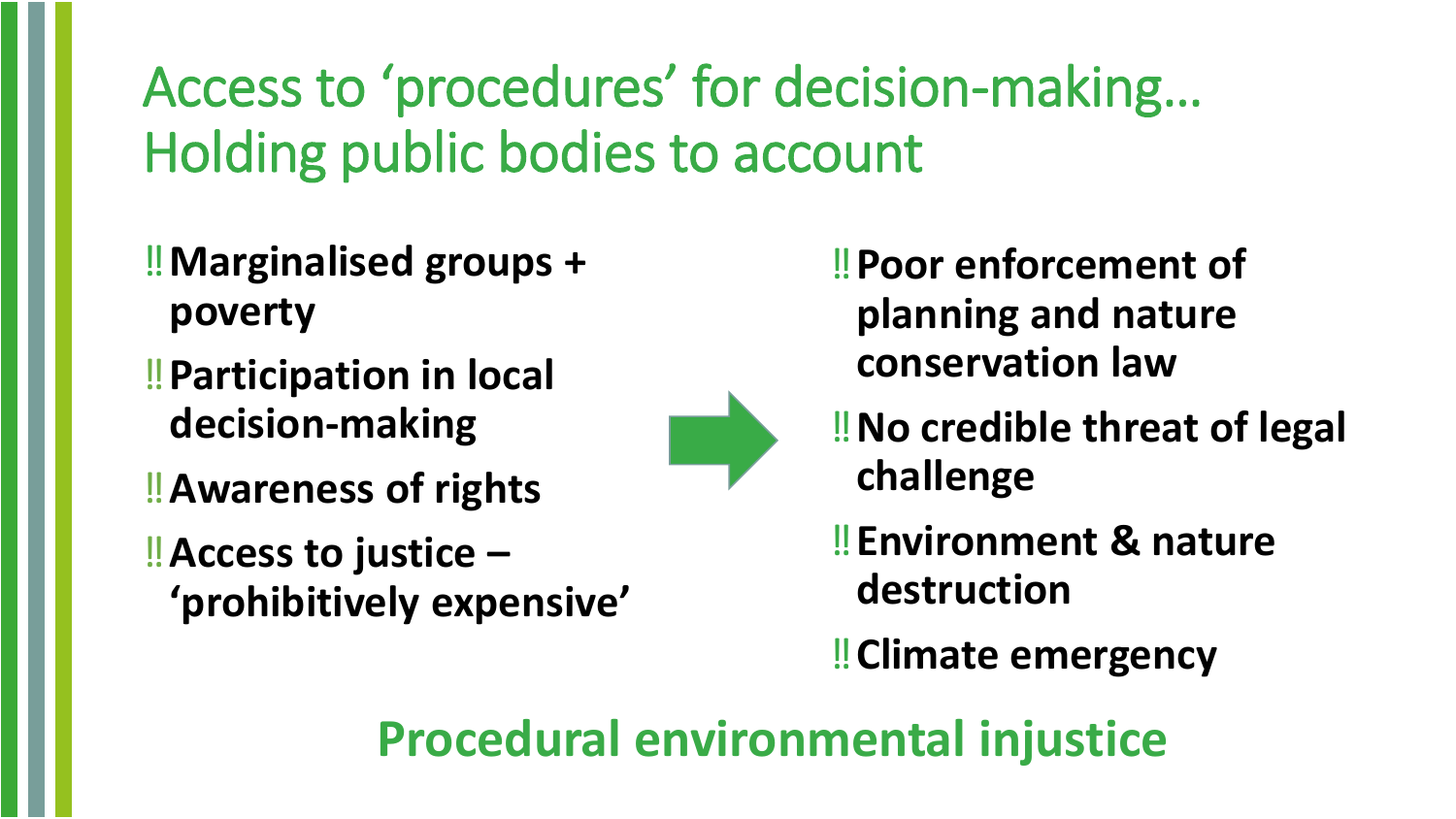## The human right to a healthy environment

Recommendation 2:

"Include the **right to a healthy environment** with **substantive and procedural elements** in the statutory framework."

➢ **Climate & nature emergencies**  ➢ **Just and green post-Covid recovery**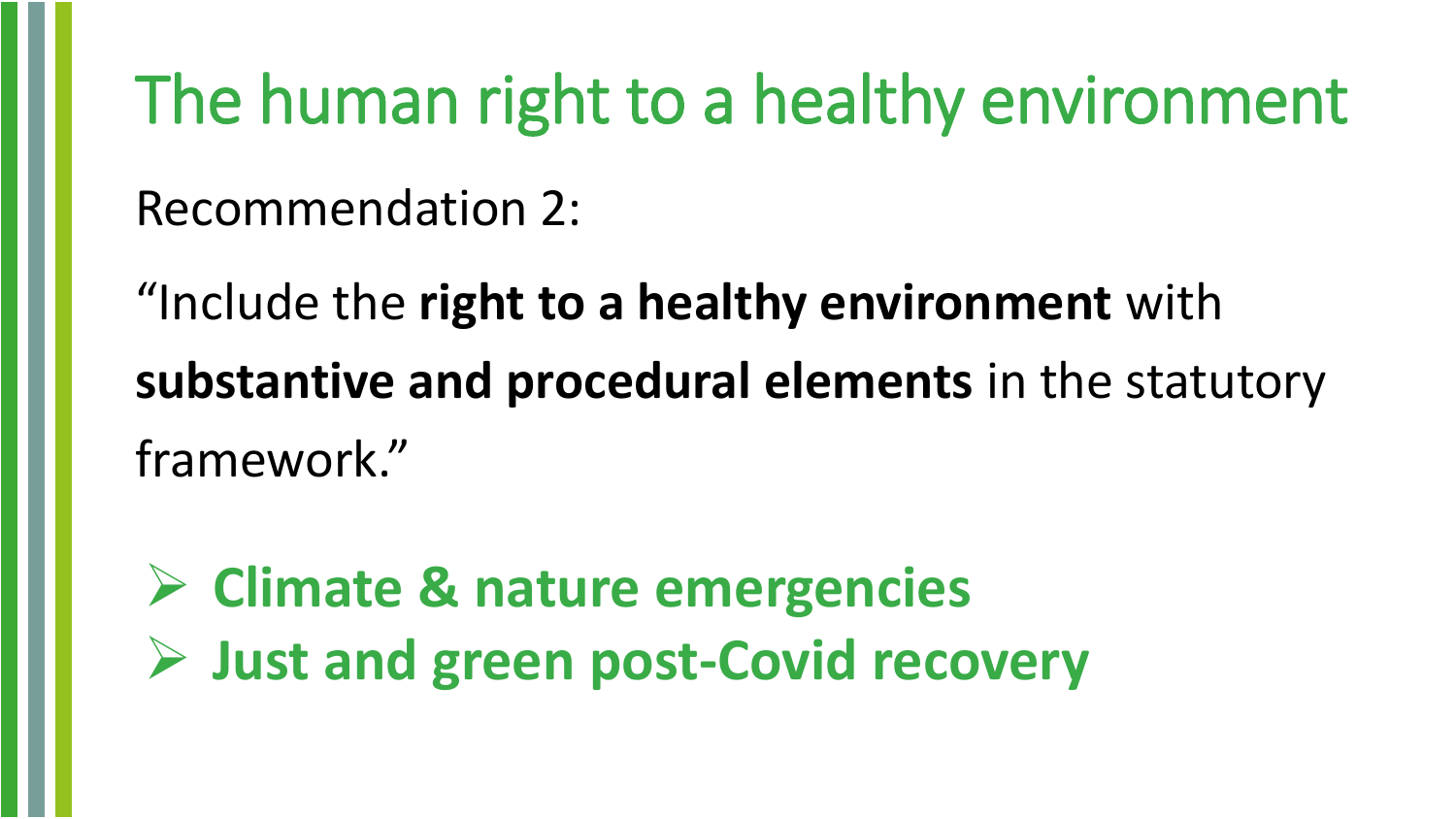# The human right to a healthy environment

**Procedural**

**1. Access to information**

**2. Public participation**

**3. Access to justice and** 

**effective remedies**

#### **Substantive**

**"The right to clean air, safe climate, access to safe water and adequate sanitation, healthy and sustainably produced food, non-toxic environments in which to live, work, study and play, and healthy biodiversity and ecosystems"**

#### **Not yet part of Scots law**

### **Not fully implemented in Scots law**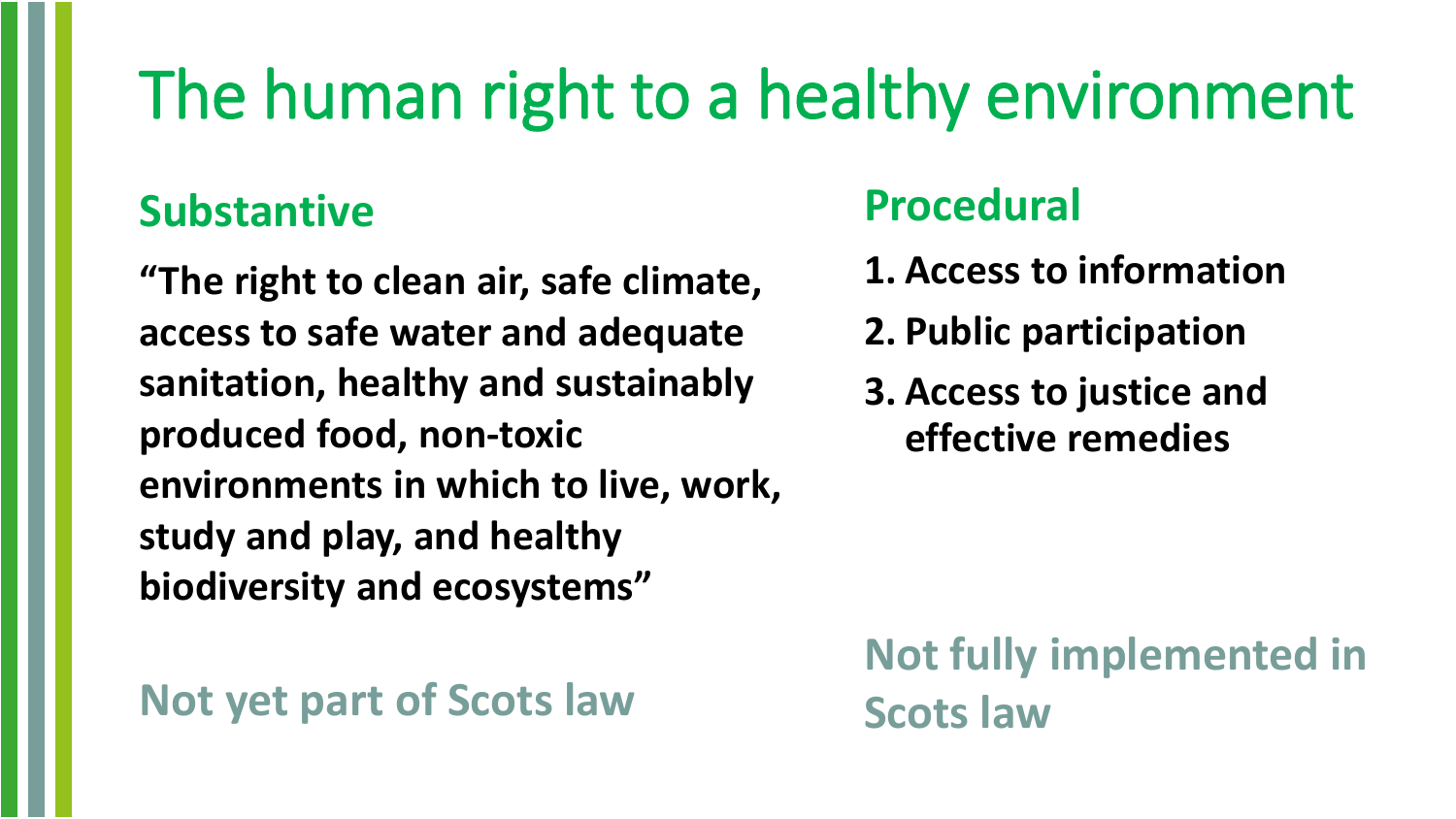The UN Convention on the Rights of Persons with Disabilities

➢**A 9: Accessibility**

➢**A 10: Right to life**

➢**A 19: Independence & inclusion**

➢**A 25: Right to health**

➢**A 13: Access to justice**

➢**A 29/30: Right to participate**

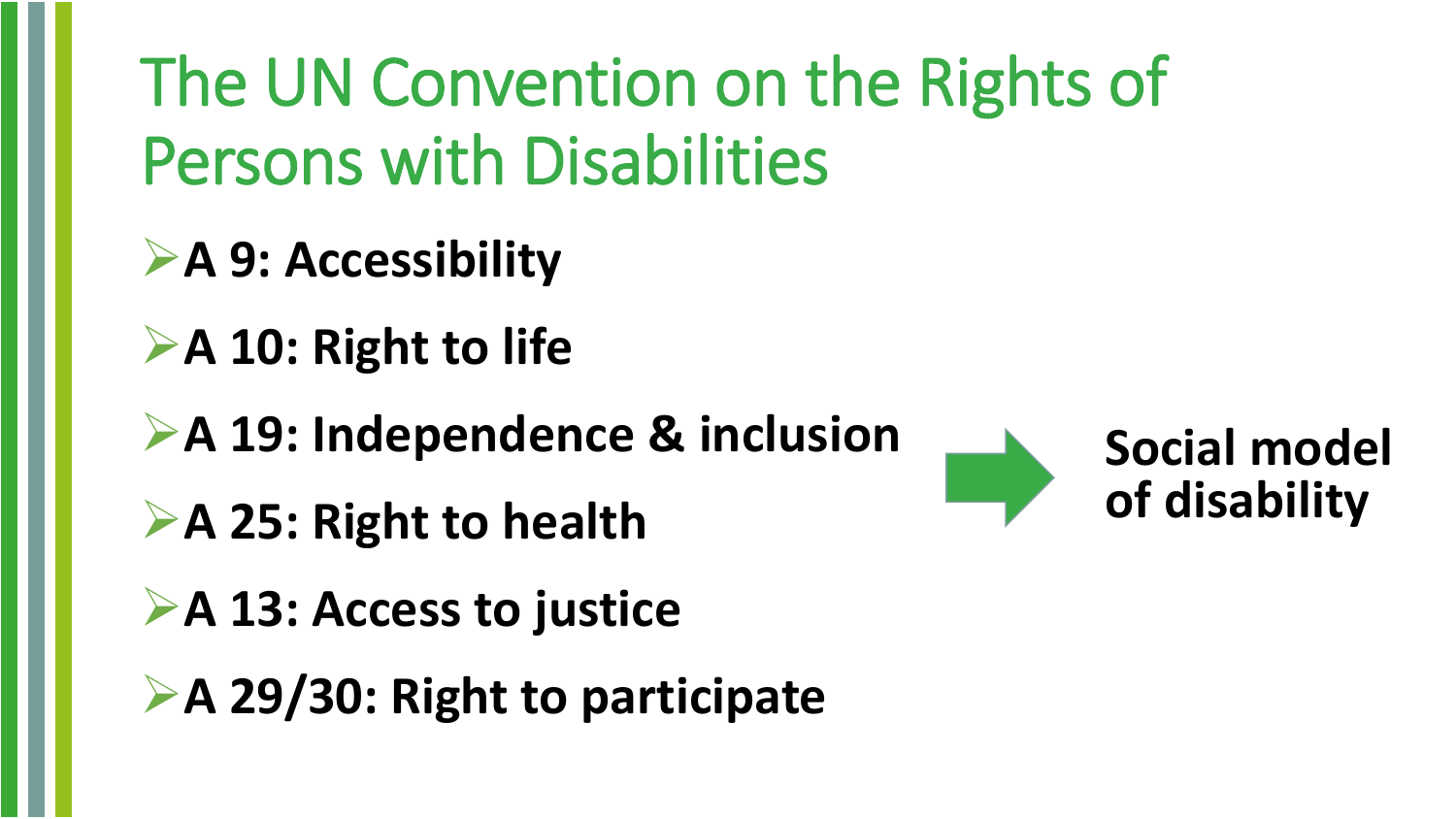## Disabled people's experiences

#### **Substantive**

- ➢**Safe climate?**
- ➢**Healthy biodiversity and ecosystems?**
- ➢**Healthy and sustainable food?**

#### **Not yet part of Scots law**

#### **Procedural**

- **1. Access to information?**
- **2. Public participation?**
- **3. Access to justice and effective remedies?**

**Not fully implemented in Scots law**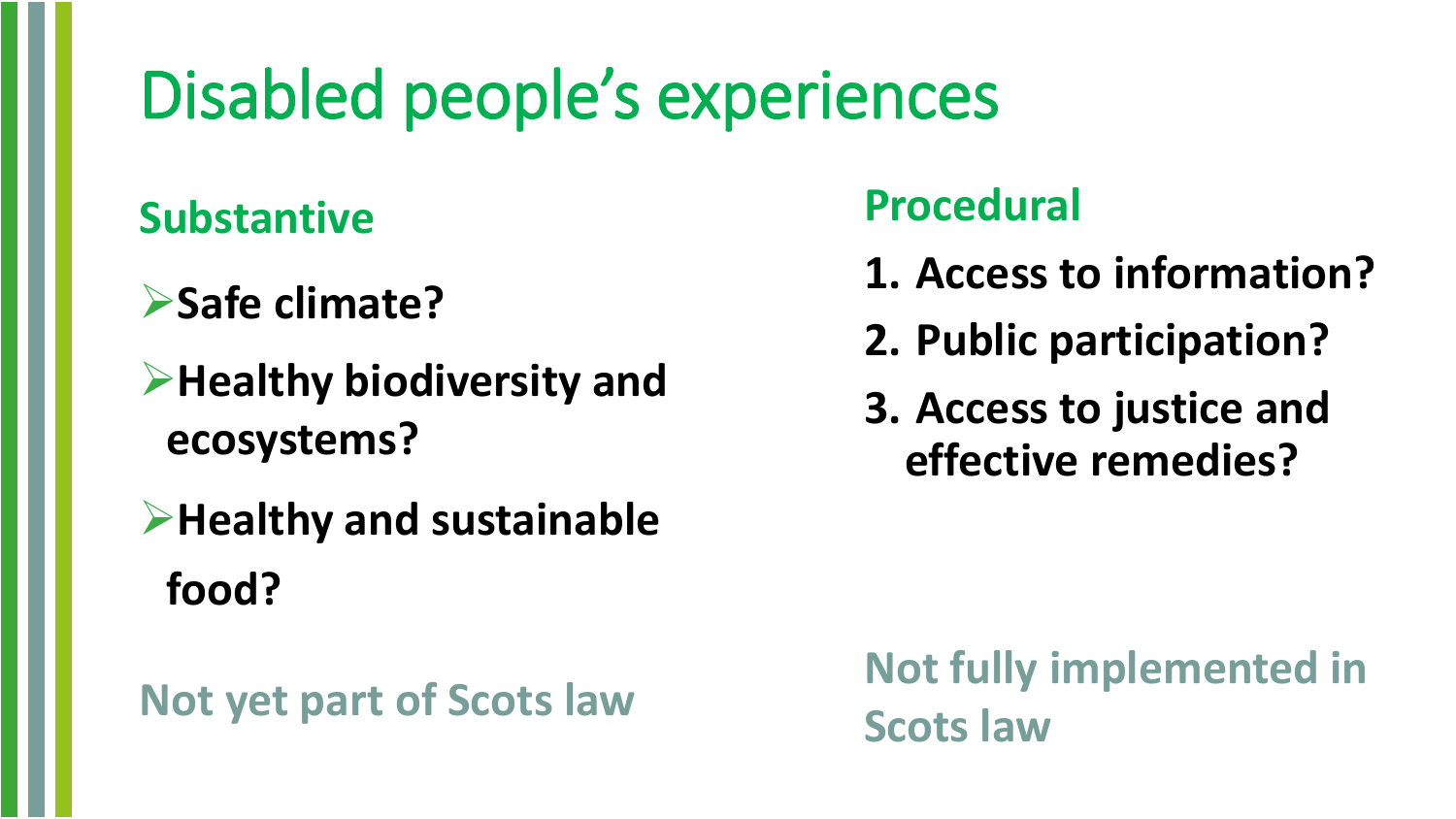## Disabled people's experiences – case studies

#### ➢**Plastic straws**

### ➢**Recycling**

#### ➢**Active travel – Shared Spaces**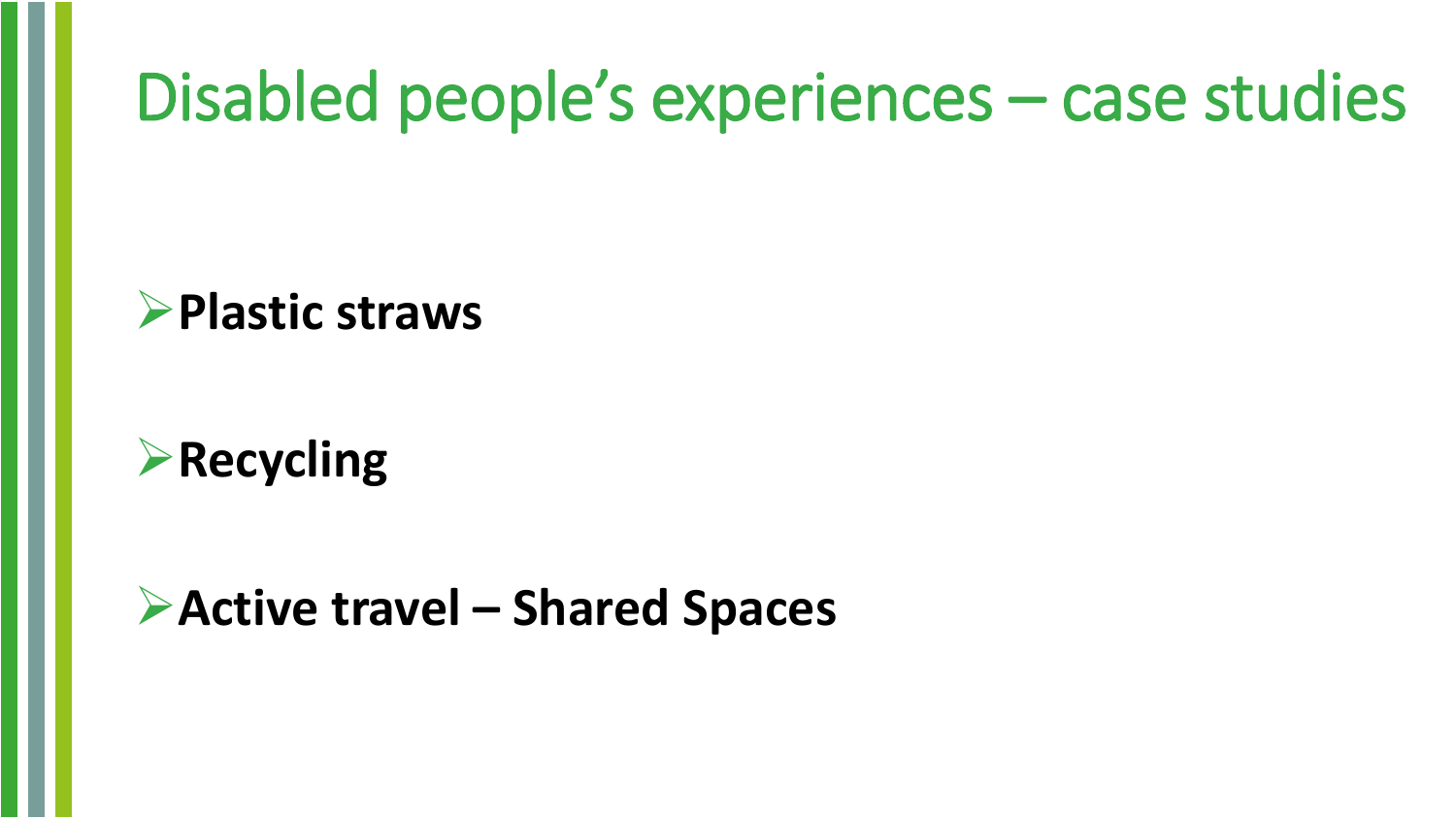How the human right to a healthy environment can advance the rights of disabled people

➢**'Substantive' environmental problems** 

➢**Disproportionate impact on disabled people**

➢**Systemic barriers to 'procedural' rights** ➢**Socially just responses to the climate and nature emergencies** ➢**Access to justice reforms -> enforcement and remedies**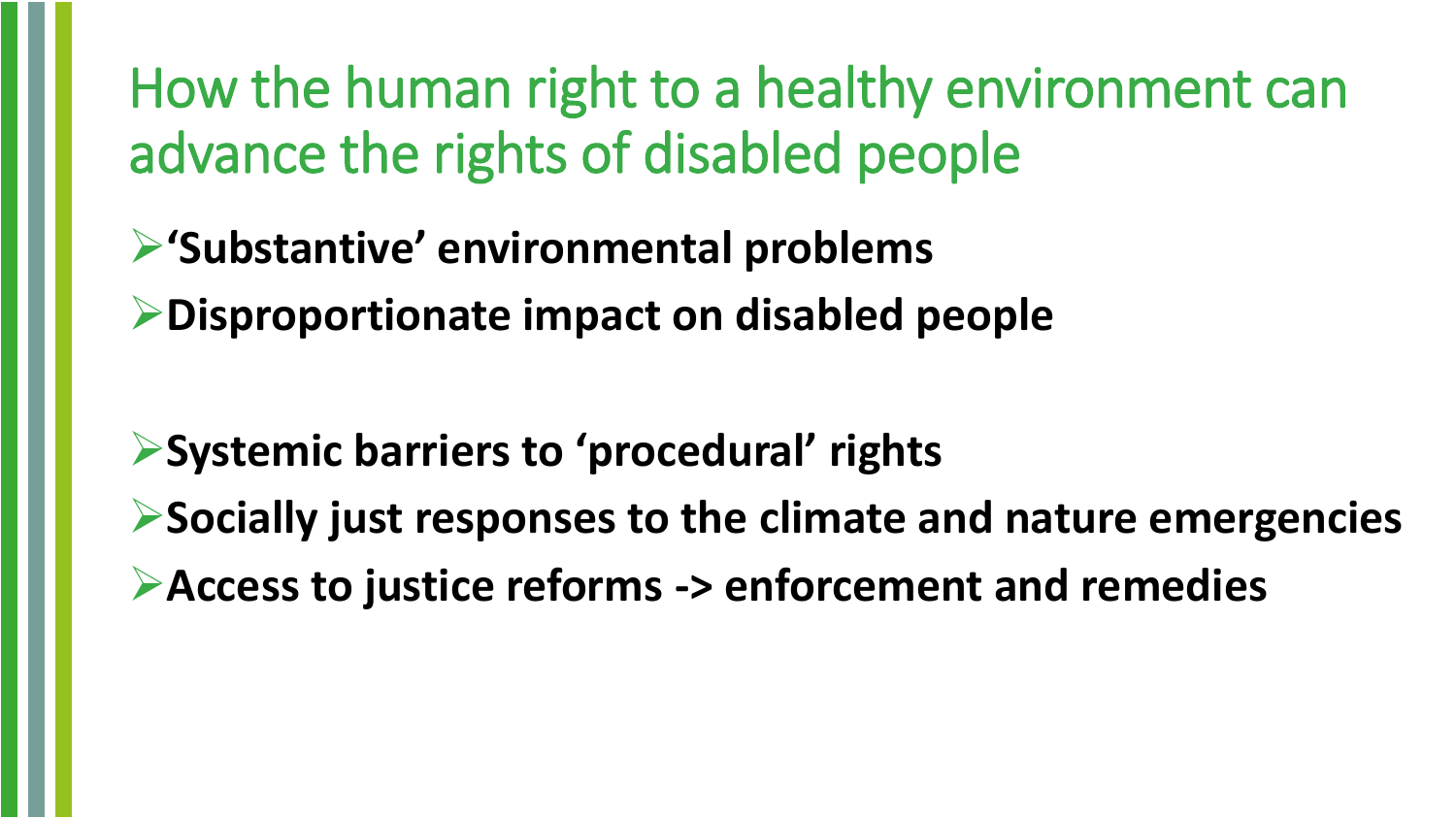## Human rights with 'teeth'!

**1. Define the substantive elements of the human right to a healthy environment**

- **2. Justiciable rights enforceable against state and non-state actors**
- **3. Affordable access to justice before a court**
- **4. Effective remedies**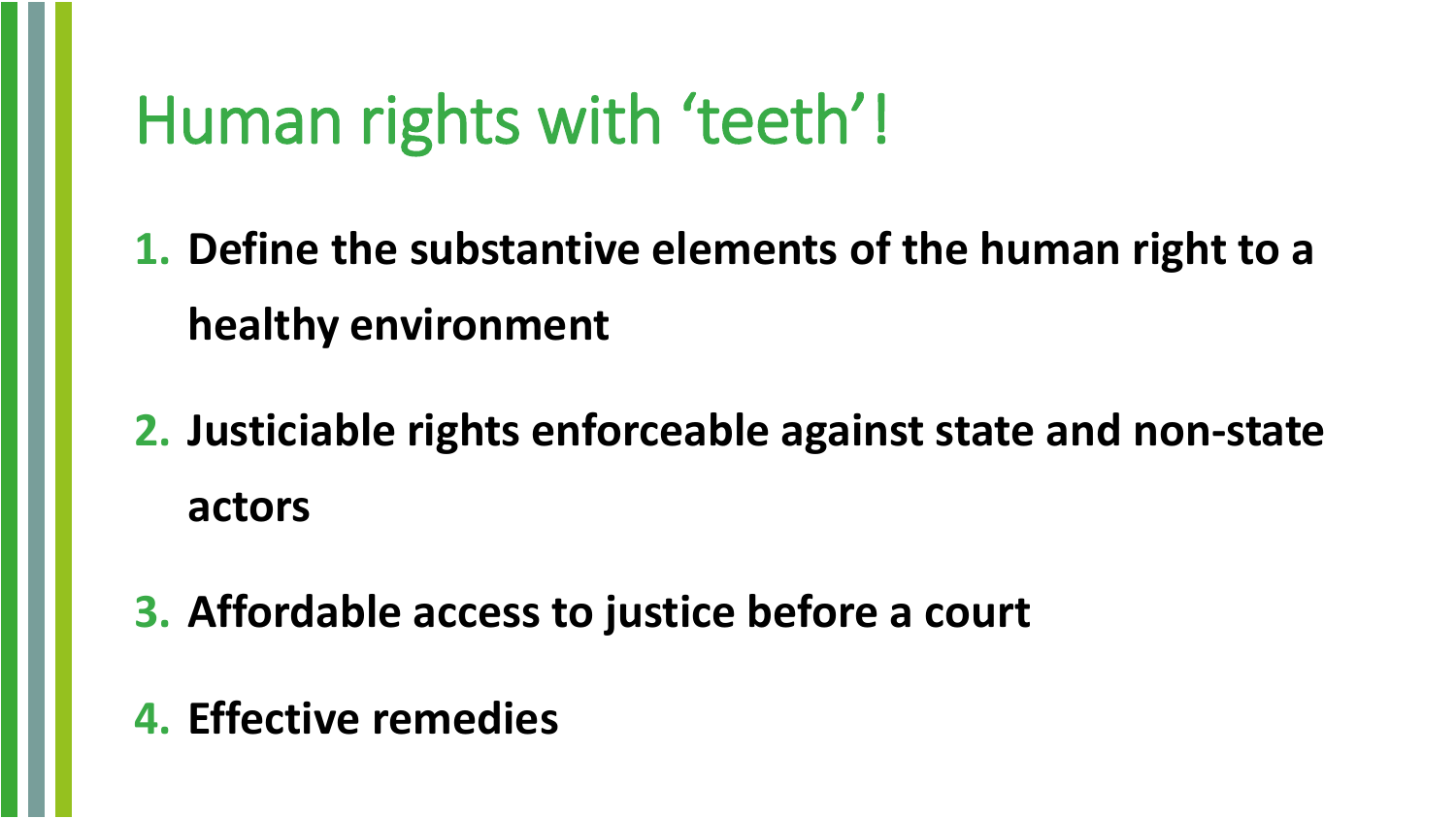Free legal advice - your rights for health and justice *https://www.ercs.scot/get-advice/* 

➢**Exercise our existing rights**

➢**Environmental law: land-use planning, climate change, pollution control, environmental health, nature conservation…** 

➢**Concerns – access to information, public bodies, unwanted development, road building, greenspace, pollution…**